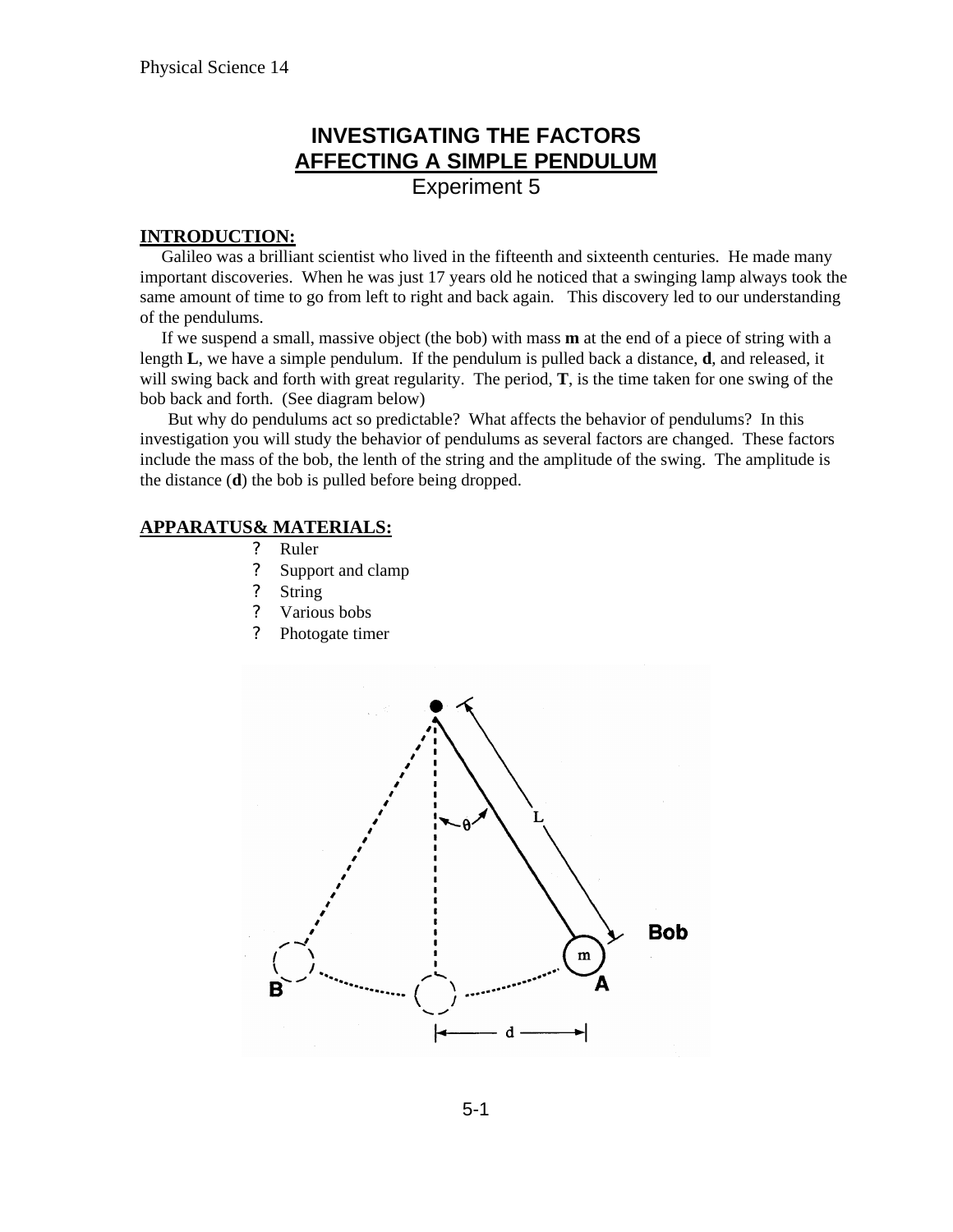### **PROCEDURE:**

### **Part A: The Effect of the Mass of the Bob**

- 1. Use the balance to find the mass of three different bobs made from different materials.
- 2. Set up the pendulum as shown in the diagram to the right with string length of about 40 cm. Be sure the pendulum swings freely through the photogate opening. Start with the wooden bob, and set the photogate timer on the pendulum mode.
- 3. Draw the bob back 5.0 cm and release. Record the period of the pendulum and repeat the measurement three times.
- 4. Replace the bob with the aluminum bob, and repeat the measurements, making sure the length and the amplitude of the swings remain the same.
- 5. Replace the bob with the steel bob, and repeat the measurements, making sure the length and the amplitude of the swings remain the same.

### **Part B: The Effect of the Amplitude of the Swing**

- 1. Use the pendulum with the steel bob, as it was set up for the last run in Part A. Keep the pendulum length the same. Therefore, the first column in Part B can be completed using the data from the last column in Part A.
- 2. Repeat the experiment, running three trials with the bob drawn back 7.0 cm before release.
- 3. Repeat the experiment, running three trials with the bob drawn back 9.0 cm before release.

#### **Part C: The Effect of the Length of the Pendulum**

- 1. Use the pendulum with the steel bob, as it was set up for the last run in Part A. Use the meterstick to measure the length of the string from the pivot point to the middle of the bob. This will be the longest length you will use, therefore, the first column in Part C can be completed using the data from the last column in Part A.
- 2. Shorten the pendulum about 10 cm, and measure the length of the string to the nearest 0.1 cm. This is the medium pendulum. Run three trials at this length with a 5.0 cm amplitude.
- 3. Shorten the period another 10 cm, and remeasure the length to the nearest 0.1 cm. This is the short pendulum. Run three trials at this length with a 5.0 cm amplitude.

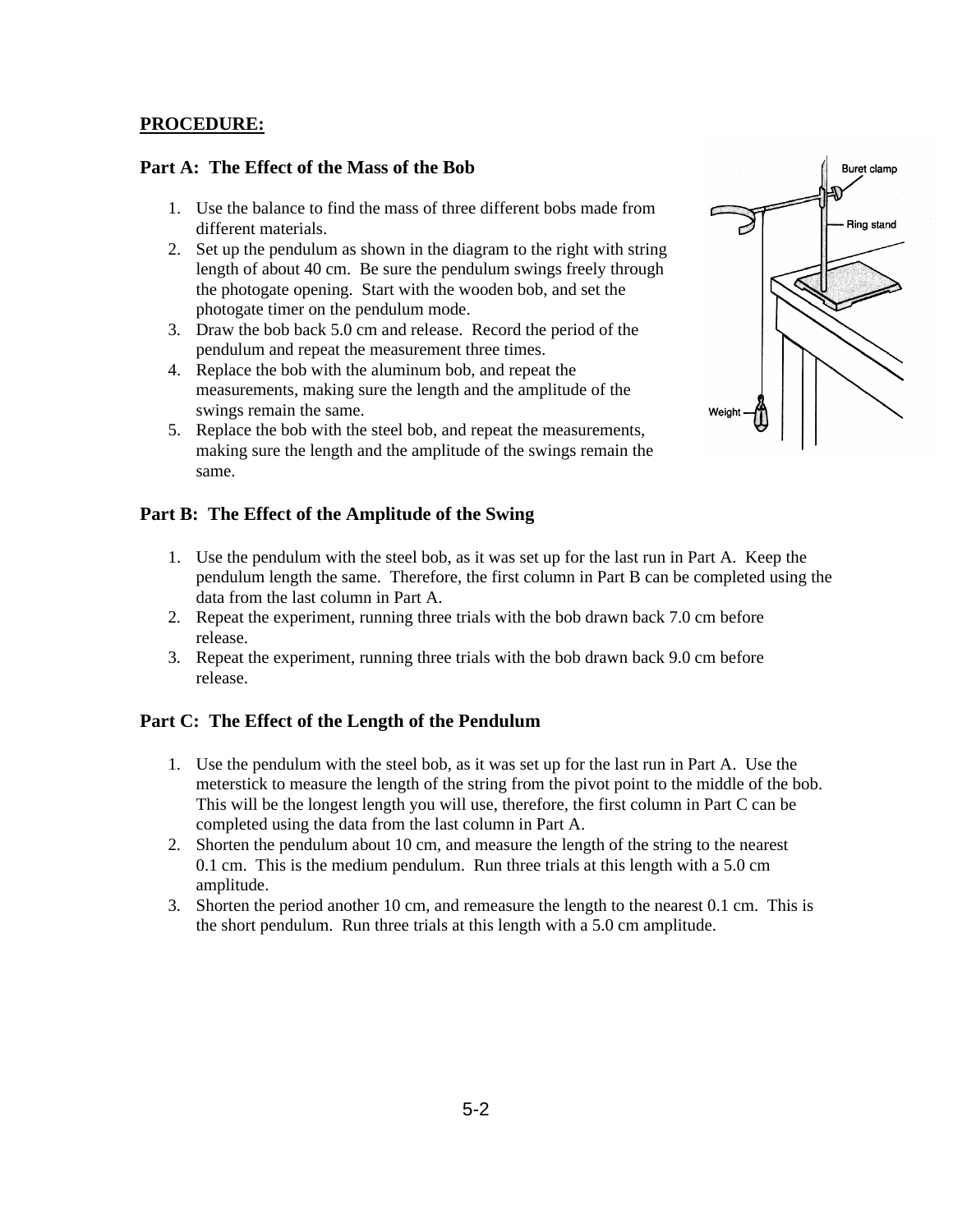Name:\_\_\_\_\_\_\_\_\_\_\_\_\_\_\_\_\_\_\_\_\_\_\_

# **REPORT FORM** Experiment 5

## **Part A: The Effect of the Mass of the Bob**

|         | Time in seconds for 1 period |                |               |  |
|---------|------------------------------|----------------|---------------|--|
|         | Wooden bob                   | Aluminum bob   | Steel bob     |  |
|         | $(mass \_\ g)$               | $(mass \_\ g)$ | $(mass \_ g)$ |  |
| Trial 1 |                              |                |               |  |
| Trial 2 |                              |                |               |  |
| Trial 3 |                              |                |               |  |
| Average |                              |                |               |  |

## **Part B: The Effect of the Amplitude of the Swing**

|         | Time in seconds for 1 period  |                               |                               |  |
|---------|-------------------------------|-------------------------------|-------------------------------|--|
|         | $5.0 \text{ cm}$<br>amplitude | $7.0 \text{ cm}$<br>amplitude | $9.0 \text{ cm}$<br>amplitude |  |
| Trial 1 |                               |                               |                               |  |
| Trial 2 |                               |                               |                               |  |
| Trial 3 |                               |                               |                               |  |
| Average |                               |                               |                               |  |

## **Part C: The Effect of the Length of the Pendulum**

|         | Time in seconds for 1 period |                        |                           |  |
|---------|------------------------------|------------------------|---------------------------|--|
|         | Length of long               | Length of medium       | Length of short           |  |
|         | pendulum _____________cm     | pendulum ___________cm | pendulum ______________cm |  |
|         |                              |                        |                           |  |
| Trial 1 |                              |                        |                           |  |
| Trial 2 |                              |                        |                           |  |
| Trial 3 |                              |                        |                           |  |
| Average |                              |                        |                           |  |